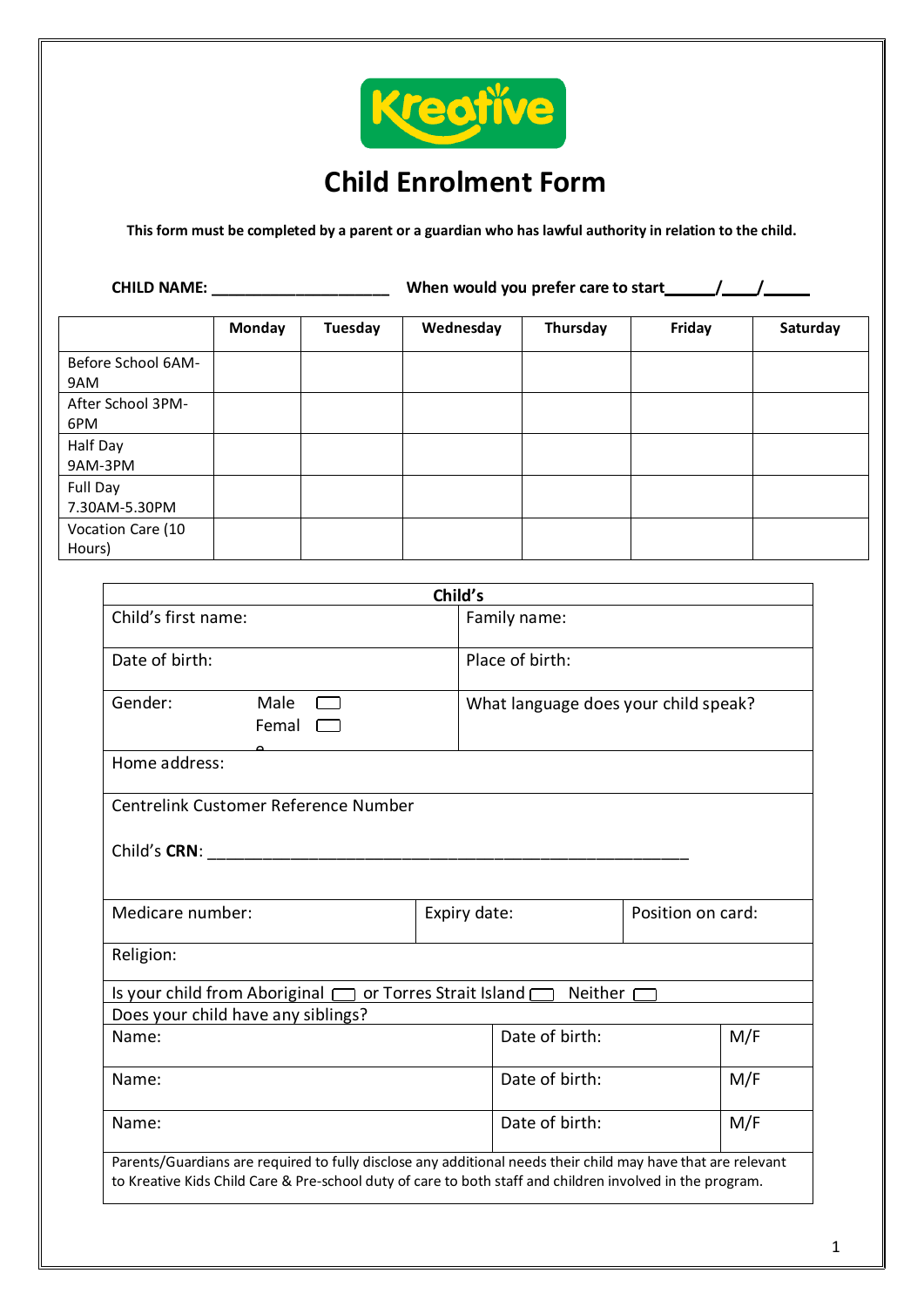| <b>Parent or Guardian Information</b>                 |                                                                                                       |  |  |  |
|-------------------------------------------------------|-------------------------------------------------------------------------------------------------------|--|--|--|
| Mother                                                | Father                                                                                                |  |  |  |
| First name:                                           | First name:                                                                                           |  |  |  |
| Surname:                                              | Surname:                                                                                              |  |  |  |
| Date of birth:                                        | Date of birth:                                                                                        |  |  |  |
| Address: (if different from the enrolled child).      | Address: (if different from the enrolled child).                                                      |  |  |  |
| CRN:                                                  | CRN:                                                                                                  |  |  |  |
| Are you of Aboriginal<br>or<br>Torres Strait Island [ | Are you of Aboriginal contact<br>Torres Strait Island [                                               |  |  |  |
| <b>Contact details</b>                                | <b>Contact details</b>                                                                                |  |  |  |
| Home phone:                                           | Home phone:                                                                                           |  |  |  |
| Mobile phone:                                         | Mobile phone:                                                                                         |  |  |  |
| Work phone:                                           | Work phone:                                                                                           |  |  |  |
| Email:                                                | Email:                                                                                                |  |  |  |
| Occupation:                                           | Occupation:                                                                                           |  |  |  |
| Place of work:                                        | Place of work:                                                                                        |  |  |  |
| Languages Spoken:<br>Languages Spoken:                |                                                                                                       |  |  |  |
|                                                       | <b>Court Orders</b>                                                                                   |  |  |  |
|                                                       | Are there any court orders affecting the access and contact of your child?<br><b>YES</b><br><b>NO</b> |  |  |  |

Your permission is required for other people to collect your child from the centre on your behalf. Please list below people authorized to collect your child on your behalf. In the event that you are unable to collect your child the list below will be automatically used to arrange collection of your child. This table also includes an authority to authorise form, which means that you give permission to someone else to authorize or make a decision on your behalf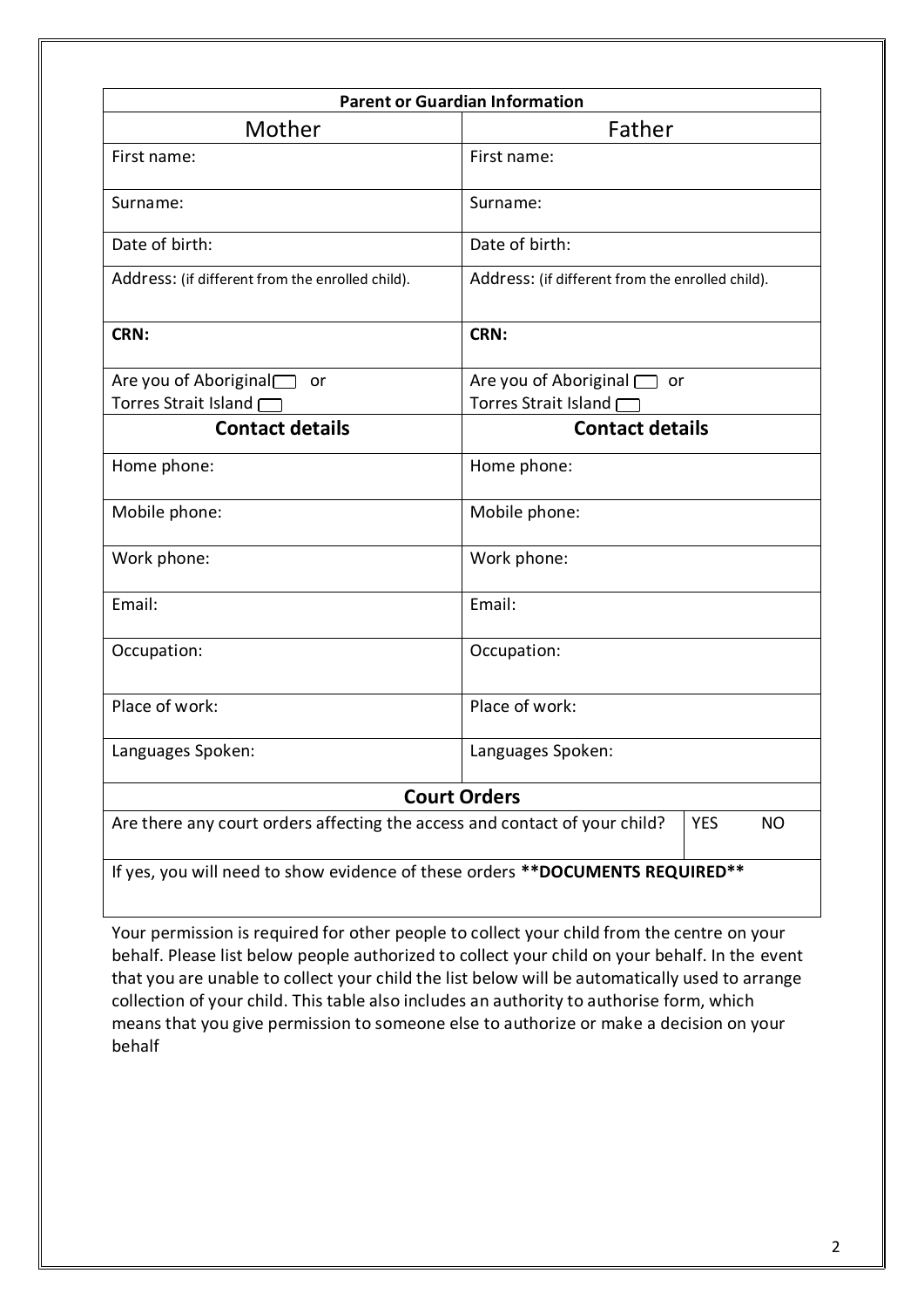| <b>Emergency Contact</b><br>1 | <b>Emergency Contact</b><br>$\overline{2}$ |  |  |
|-------------------------------|--------------------------------------------|--|--|
| First name:                   | First name:                                |  |  |
| Surname:                      | Surname:                                   |  |  |
| Address:                      | Address:                                   |  |  |
| Date of Birth:                | Date of Birth:                             |  |  |
| Drivers License #             | Driver's License #                         |  |  |
| Relationship to child:        | Relationship to child:                     |  |  |
| Place of employment:          | Place of employment:                       |  |  |
| Home phone:                   | Home phone:                                |  |  |
| Mobile phone:                 | Mobile phone:                              |  |  |
| Work phone:                   | Work phone:                                |  |  |

## FIRST EMERGENCY CONTACT- AUTHORISED NOMINEE

*Education and Care Services National Regulations - Regulation 160 (3b, ii, iii, iv, v) 161 (1a, I, ii, 1b)*

There may be times or situations where your child has had an accident, injury, trauma or illness and parent/s cannot be reached or are unable to collect their child. Please provide information about two people who are authorised to be contacted in case of an emergency and/or are authorised to collect your child. Each person must live a maximum of 30 minutes from the Service and must provide identification when collecting the child. Please note only a parent can authorise other persons to have the authority to authorise a child to go on an excursion and/or the child being transported by the service, or on transportation arranged by the service (Regulations 102(4) and 102D(4)).

|  |  | Please ensure you have obtained the person's consent before listing them as an emergency contact. |
|--|--|---------------------------------------------------------------------------------------------------|
|  |  |                                                                                                   |

| <b>Full Name</b>                                                                |        |                       |  |
|---------------------------------------------------------------------------------|--------|-----------------------|--|
| Relationship to child                                                           |        |                       |  |
|                                                                                 | (H)    |                       |  |
| <b>Phone Number</b>                                                             | (M)    |                       |  |
|                                                                                 | (W)    |                       |  |
| Address                                                                         |        |                       |  |
| <b>Email Address</b>                                                            |        |                       |  |
| Can this person be contacted to<br>deliver/collect your child from the          | Yes/No | Parent 1<br>Signature |  |
| education and care service                                                      |        | Parent 2<br>Signature |  |
| Can this person be contacted to give<br>consent or to authorise for a Nominated | Yes/No | Parent 1<br>Signature |  |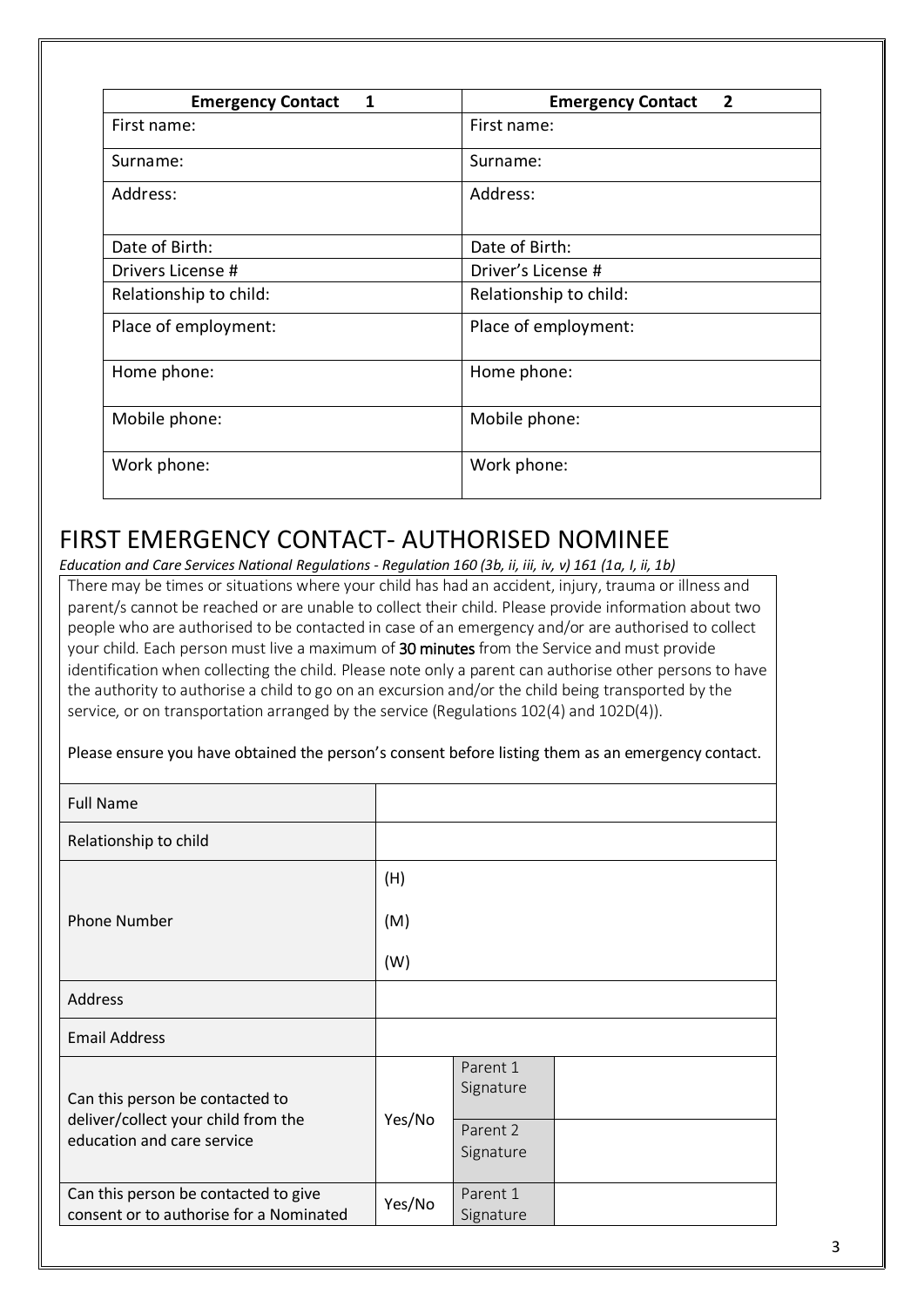| Supervisor or educator for:<br>(i) medical treatment for the child from a<br>registered medical practitioner, hospital or                               |        |                       |  |
|---------------------------------------------------------------------------------------------------------------------------------------------------------|--------|-----------------------|--|
| ambulance service; and<br>(ii) transportation of the child by an<br>ambulance service;<br>in the event that you cannot be<br>contacted? (Please Circle) |        | Parent 2<br>Signature |  |
| Can this person be contacted to give                                                                                                                    |        | Parent 1              |  |
| consent for educators to take the                                                                                                                       |        | Signature             |  |
| child(this may include regular outings)                                                                                                                 |        |                       |  |
| outside the Service's premises in the event                                                                                                             | Yes/No | Parent 2              |  |
| that you cannot be contacted?<br>(Please Circle)                                                                                                        |        | Signature             |  |

# SECOND EMERGENCY CONTACT- AUTHORISED NOMINEE

*Education and Care Services National Regulations - Regulation 160 (3b, ii, iii, iv, v) 161 (1a, I, ii, 1b)*

| <b>Full Name</b>                                                                                                                                                                                                                                      |        |                                                |  |
|-------------------------------------------------------------------------------------------------------------------------------------------------------------------------------------------------------------------------------------------------------|--------|------------------------------------------------|--|
| Relationship to child                                                                                                                                                                                                                                 |        |                                                |  |
|                                                                                                                                                                                                                                                       | (H)    |                                                |  |
| <b>Phone Number</b>                                                                                                                                                                                                                                   | (M)    |                                                |  |
|                                                                                                                                                                                                                                                       | (W)    |                                                |  |
| Address                                                                                                                                                                                                                                               |        |                                                |  |
| <b>Email Address</b>                                                                                                                                                                                                                                  |        |                                                |  |
| Can this person be contacted to<br>deliver/collect your child from the<br>education and care service                                                                                                                                                  | Yes/No | Parent 1<br>Signature<br>Parent 2<br>Signature |  |
| Can this person be contacted to give<br>consent or to authorise for a Nominated<br>Supervisor or educator for:                                                                                                                                        |        | Parent 1<br>Signature                          |  |
| (i) medical treatment for the child from a<br>registered medical practitioner, hospital or<br>ambulance service; and<br>(ii) transportation of the child by an<br>ambulance service;<br>in the event that you cannot be<br>contacted? (Please Circle) | Yes/No | Parent 2<br>Signature                          |  |
| Can this person be contacted to give<br>consent for educators to take the child<br>outside (this may include regular outings)                                                                                                                         | Yes/No | Parent 1<br>Signature                          |  |
| the Service's premises in the event that<br>you cannot be contacted?<br>(Please Circle)                                                                                                                                                               |        | Parent 2<br>Signature                          |  |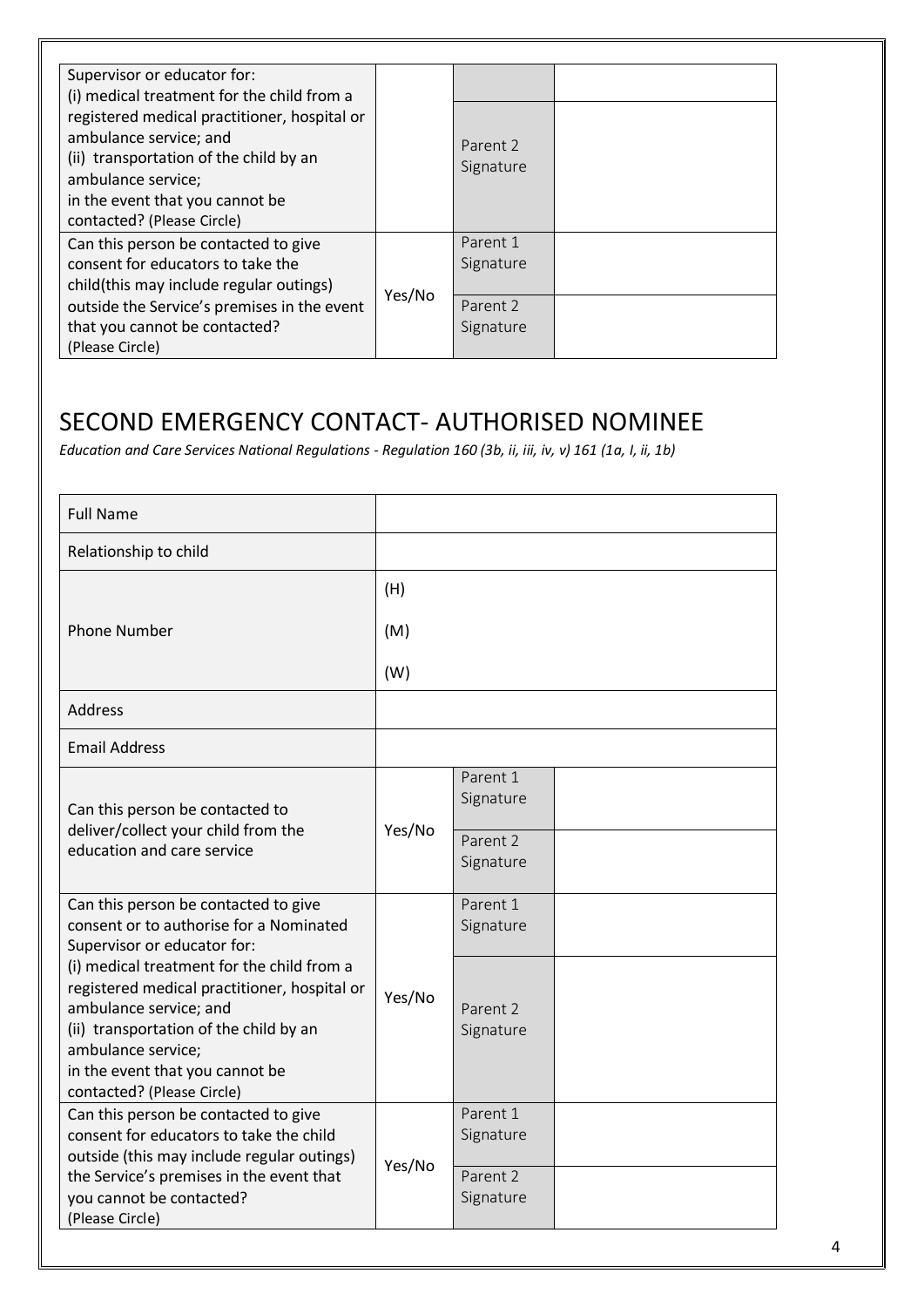## **Transportation**

Please Note Kreative Kidz does not organise or arrange transportation for families or children for before and afterschool care or long day care. All Transportation is to be arranged by families and Bus or transport services directly. Provisions are in place in case of an emergency or an excursion. **Excursion** and the set of the set of the set of the set of the set of the set of the set of th

### **Child's Medical and Health Information**

| Name of Doctor:                   | Phone number:      |  |
|-----------------------------------|--------------------|--|
| Address:                          |                    |  |
| Are you in a private health fund? | YES<br>NO          |  |
| Name of private health fund:      | Membership number: |  |

### **Immunization Details**

| <b>Medical History</b>                                                                                                                         |                                                                                                                                                                                                                                                                       |
|------------------------------------------------------------------------------------------------------------------------------------------------|-----------------------------------------------------------------------------------------------------------------------------------------------------------------------------------------------------------------------------------------------------------------------|
| Do you or any family members suffer from a medical condition?<br>e.g. Asthma, Epilepsy, heart condition, Diabetes.<br>If so please list below. | Yes<br>No.                                                                                                                                                                                                                                                            |
| Does your child have any diagnosed medical conditions?                                                                                         | Yes<br>$No \ \Box$<br>If so please list below the condition, symptoms, treatment and any medication your child is                                                                                                                                                     |
| taking for the condition.                                                                                                                      |                                                                                                                                                                                                                                                                       |
|                                                                                                                                                | If you answered yes to the above question, please provide any medical reports, treatment<br>plans, action plans and any other information for your child's diagnosed condition that may<br>assist us in the provision of care for your child. ** DOCUMENTS REQUIRED** |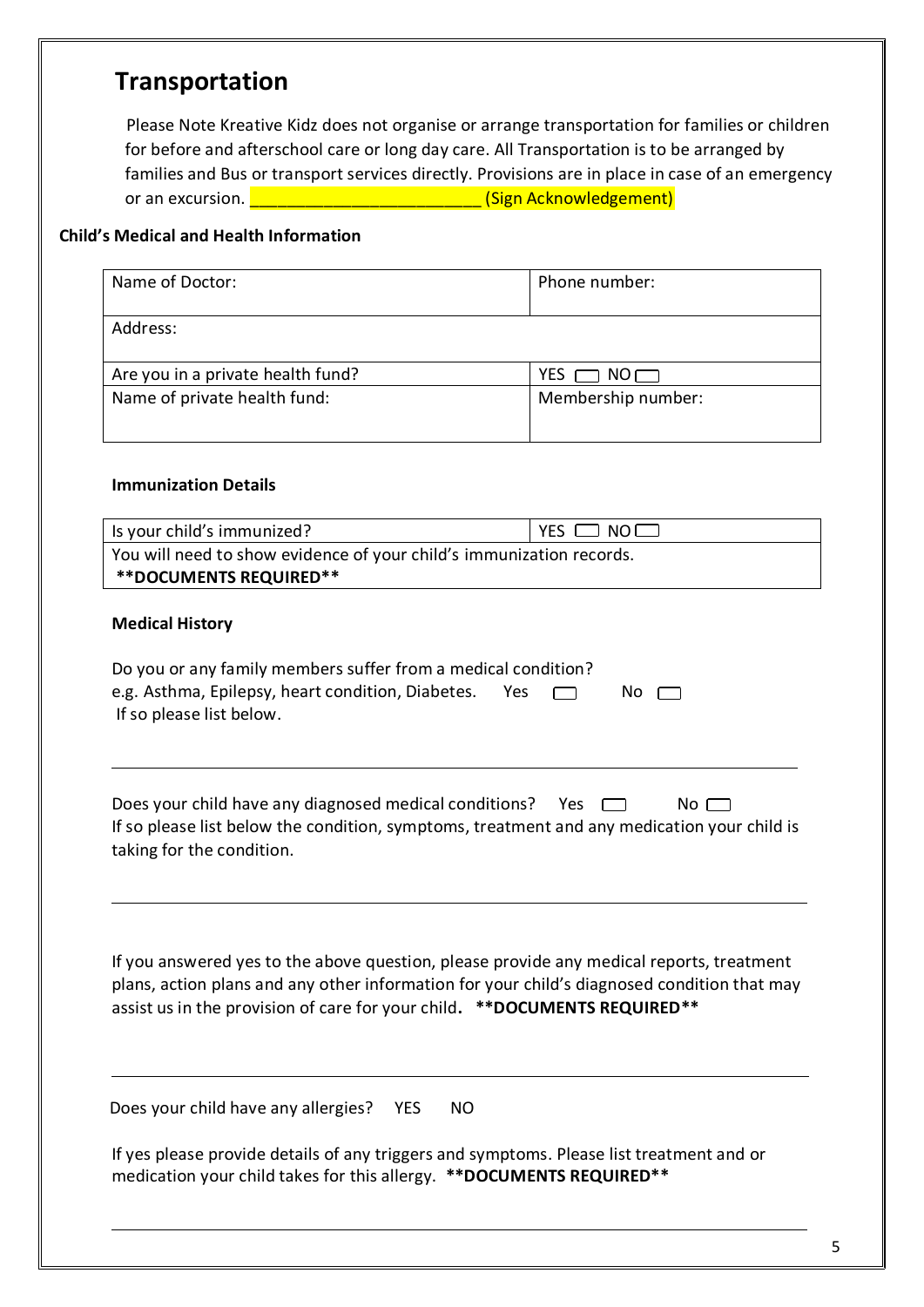| Does your child have any food allergies and or intolerances?<br>$YES$ $\Box$<br>NO.                                                                                                                                                                     |
|---------------------------------------------------------------------------------------------------------------------------------------------------------------------------------------------------------------------------------------------------------|
| If yes please provide details of any triggers and symptoms. Please list treatment and or<br>medication your child takes for these allergies or intolerances.<br><b>**DOCUMENTS REQUIRED**</b>                                                           |
|                                                                                                                                                                                                                                                         |
| Does your child have any disabilities or learning difficulties?<br>YES I<br>NO.                                                                                                                                                                         |
| If yes please provide details of any requirement your child may need during a day at care.                                                                                                                                                              |
|                                                                                                                                                                                                                                                         |
| <b>Medication Authorization</b>                                                                                                                                                                                                                         |
| I give permission for the director and staff of Kreative Kidz Pre-School to administer Panadol syrup to<br>my child for pain or Fever. I acknowledge that this action may be carried out by staff whilst the staff<br>waits for me to pick up my child. |
| Self - Administration of Medication Policy                                                                                                                                                                                                              |
| At Kreative Kidz Preschool staff and educators administer all medications, including for school age<br>children. Staff and educators must complete a Administering Medication form each time a child is<br>given their medication.                      |
|                                                                                                                                                                                                                                                         |
| Please tick your Preferred mode of communication for any updates and about your child's progress at<br>Kreative Kidz.                                                                                                                                   |
|                                                                                                                                                                                                                                                         |
| Phone/Text messaging: _____________________                                                                                                                                                                                                             |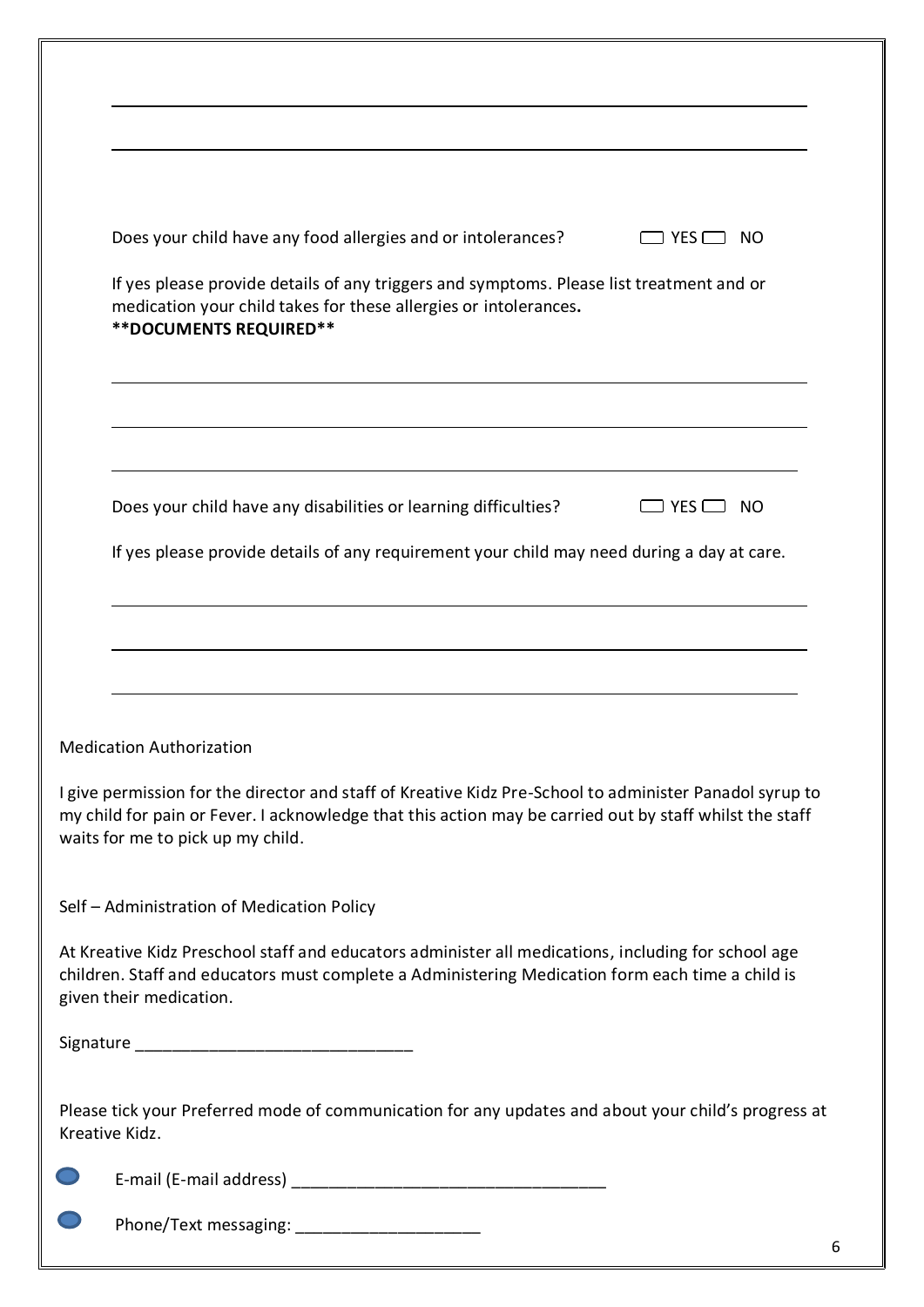|                             | WhatsApp /Facebook/ Viber                                                                                  |
|-----------------------------|------------------------------------------------------------------------------------------------------------|
| <b>Verbal Communication</b> |                                                                                                            |
|                             |                                                                                                            |
|                             |                                                                                                            |
|                             | <b>Permission Form</b>                                                                                     |
|                             | 1. Permission for publicity<br>I give permission for my child's photograph to be used for centre displays. |
| $\Box$ Yes                  | $\Box$ No                                                                                                  |
|                             | I give permission for my child's photo to be published on Kreative Kidz Facebook page.                     |
| $\Box$ Yes                  | $\Box$ No                                                                                                  |
|                             | I give permission for my child's photo to be published in the Kreative Kidz Newsletter.                    |
| $\Box$ Yes                  | $\Box$ No                                                                                                  |
|                             | I give permission for my child's photos to be published on the Kreative Kidz Website.                      |
| $\Box$ Yes                  | $\Box$ No                                                                                                  |
| throughout the year.        | I give permission for group photos including my child to be shared with other families                     |
| $\Box$ Yes                  | $\Box$ No                                                                                                  |
|                             | 2. Special occasions<br>I give permission for my child to share birthday cake throughout the year.         |
| $\Box$ Yes                  | $\Box$ No                                                                                                  |
|                             | I give permission for my child to have their face painted throughout the year.                             |
| $\Box$ Yes                  | $\Box$ No                                                                                                  |
| 3. Sun Block<br>day.        | I give permission for staff to apply sun-screen/block to my child regularly throughout the                 |
| $\Box$ Yes                  | $\Box$ No                                                                                                  |

I understand that from time to time my child may attend excursions and agree to sign separate permission form to go on excursions that require my child to leave the centre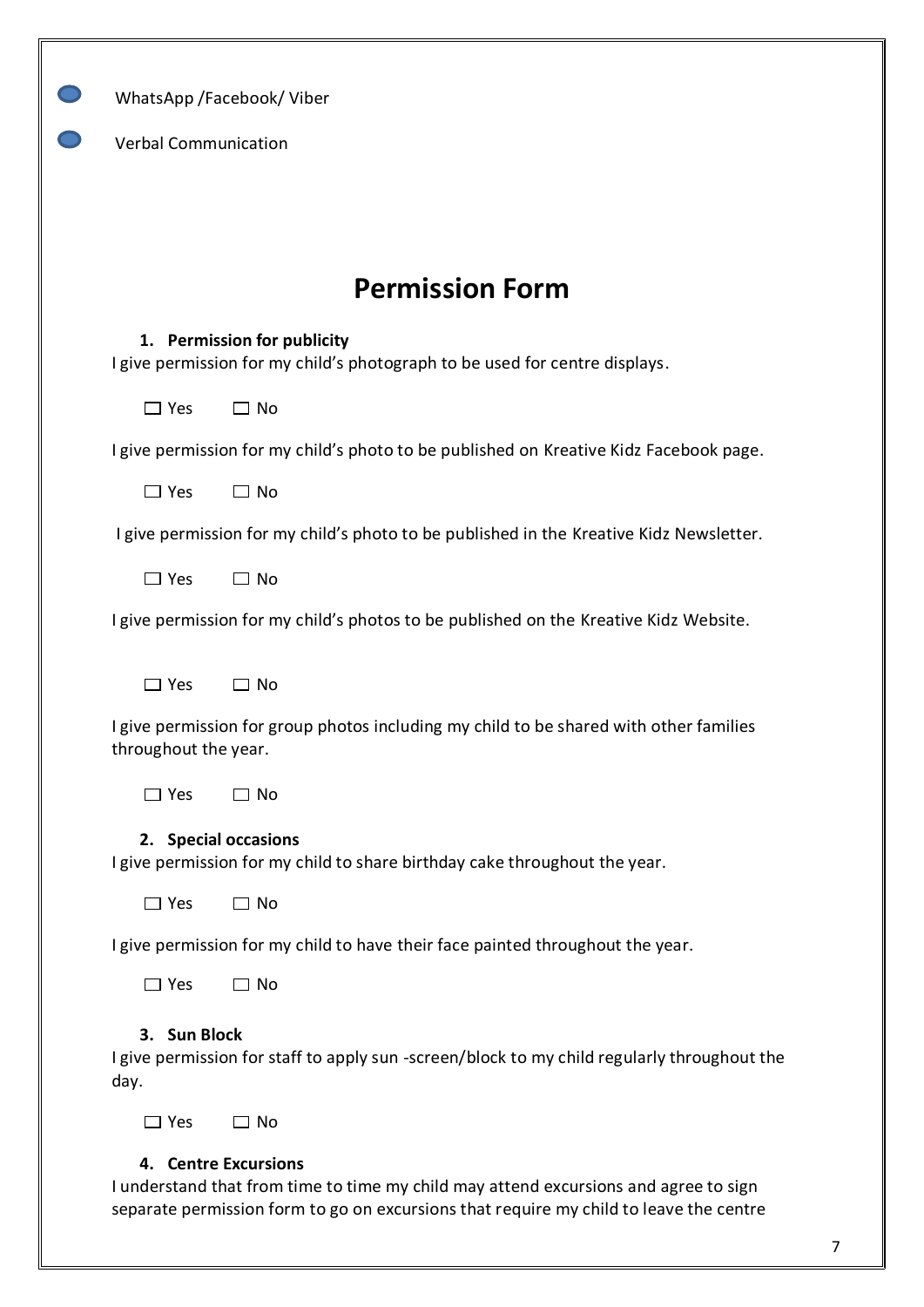premises. I understand that I will be informed of any incursion prior to my child participating. I agree and give authorization for my child/children to be transported by Kreative Kidz during Excursion trips.

Parent Name: \_\_\_\_\_\_\_\_\_\_\_\_\_\_\_\_\_\_\_\_\_\_\_\_\_\_\_\_\_\_\_\_\_\_\_\_\_\_\_\_\_\_\_\_\_\_\_\_\_\_\_\_\_

Signature:

### **THE FOLLOWING STATEMENTS YOU ARE REQUIRED TO READ AND INITIAL TO ACKNOWLEDGE YOU ARE AWARE OF OUR POLICIES AND PROCEDURES IN EACH INSTANCE.**

### **5. Staff to act in case of emergency and or accident.**

Staff will take every care of your child whilst they are at the centre but cannot be held responsible for any accidents that may occur. If your child is sick and or has an accident that needs medical treatment, we will try to contact you first **(except in the case of an emergency where an ambulance is required).** If we are unable to contact you, we will ring the next person on your authority/contact list to come and collect your child to be taken either home or the doctors/hospital. (Any emergency medical and or transport cost incurred will be the responsibility of the parents/guardians).

### **Authorities**

**I \_\_\_\_\_\_\_\_\_\_\_\_\_\_\_\_\_\_ authorise to consent to the medical treatment of the child, for the approved provider, a nominated supervisor or an educator and the nominated authorized nominee to seek—**

**(i) medical treatment for the child from a registered medical practitioner, hospital or ambulance service; and**

**(ii) transportation of the child by an ambulance service; and**

**(b) if relevant, an authorisation given under regulation 102 for the education and care service to take the child on regular outings; and**

**(c) if relevant, an authorisation given under regulation 102D(4) for regular transportation of the child.**

**Signature** *Contract <b>Signature* 

I authorize the staff of Kreative Kidz Preschool to obtain any necessary emergency medical/dental treatment for my child and I agree to pay any costs incurred.

**6. I agree and give authorization for my child/children to be transported by ambulance in case of an incident, accident or emergency.**

**Name…………………………………………**

Signature:

**7. I agree to collect and make arrangements for the collection of the child referred to in this enrolment form should he or she become unwell whilst attending the service.**

Initial: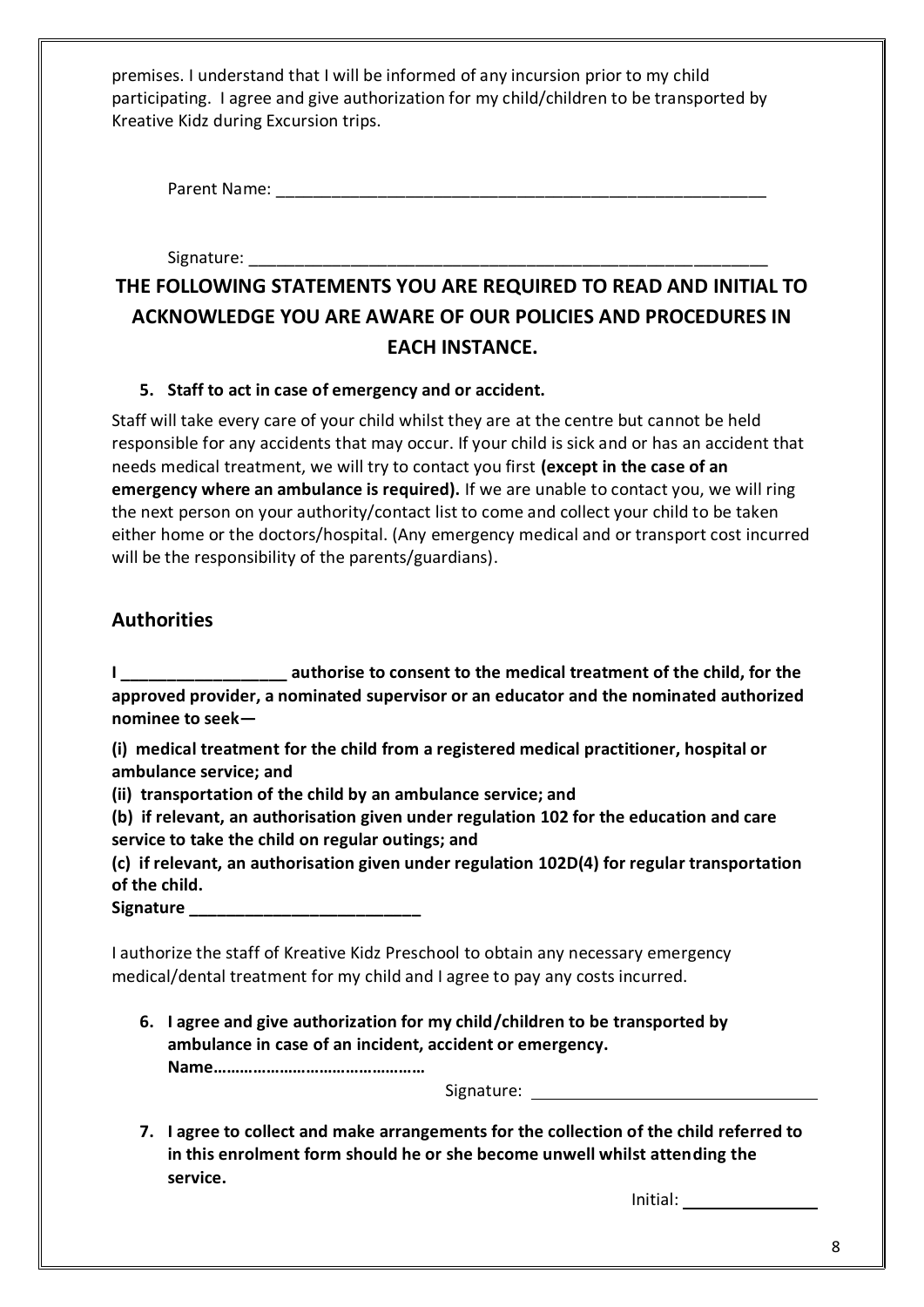|  | 8. I agree that if my child is unwell I will keep them home until well enough to attend<br>child care                                                                                                                                                                                 |                                                                                                                                                                                                                                |  |  |
|--|---------------------------------------------------------------------------------------------------------------------------------------------------------------------------------------------------------------------------------------------------------------------------------------|--------------------------------------------------------------------------------------------------------------------------------------------------------------------------------------------------------------------------------|--|--|
|  |                                                                                                                                                                                                                                                                                       | Initial: the contract of the contract of the contract of the contract of the contract of the contract of the contract of the contract of the contract of the contract of the contract of the contract of the contract of the c |  |  |
|  | 9. I agree to exclude my child for the required period from care if they are not<br>immunized, if there is a vaccine preventable disease.                                                                                                                                             |                                                                                                                                                                                                                                |  |  |
|  |                                                                                                                                                                                                                                                                                       | Initial: and the state of the state of the state of the state of the state of the state of the state of the state of the state of the state of the state of the state of the state of the state of the state of the state of t |  |  |
|  | 10. I agree to sign my child in and out of care for absent days, as well as every time he<br>or she attends or has been booked into attend.                                                                                                                                           |                                                                                                                                                                                                                                |  |  |
|  |                                                                                                                                                                                                                                                                                       |                                                                                                                                                                                                                                |  |  |
|  | 11. Emergency evacuation - In the event of an emergency e.g. fire; the children will be<br>required to evacuate the centre. The children will be fully supervised during this<br>procedure. Please see evacuation plan for meeting point.                                             |                                                                                                                                                                                                                                |  |  |
|  |                                                                                                                                                                                                                                                                                       | Initial: <u>____________________</u>                                                                                                                                                                                           |  |  |
|  | 12. I understand the daily charges of day care and agree to pay the cost of sending my<br>child to care in conjunction with the Policies set by Kreative Kidz Preschool. If<br>Centrelink has not allocated CCB or CCR, I agree to pay full fee until the deductions<br>come through. |                                                                                                                                                                                                                                |  |  |
|  |                                                                                                                                                                                                                                                                                       | Initial: <u>___________________</u>                                                                                                                                                                                            |  |  |
|  | 13. I understand and agree I need to provide sufficient nappies, wipes and/or creams<br>for my child.                                                                                                                                                                                 |                                                                                                                                                                                                                                |  |  |
|  |                                                                                                                                                                                                                                                                                       | Initial: and the state of the state of the state of the state of the state of the state of the state of the state of the state of the state of the state of the state of the state of the state of the state of the state of t |  |  |
|  | I agree and give authorization to staff at Kreative Kidz to allow my Child to access the front car park for<br>incursion purposes e.g. Police, Fire Brigades, Dentists, Local Community People visit.                                                                                 |                                                                                                                                                                                                                                |  |  |
|  | Signature                                                                                                                                                                                                                                                                             |                                                                                                                                                                                                                                |  |  |
|  |                                                                                                                                                                                                                                                                                       |                                                                                                                                                                                                                                |  |  |
|  | 13. I agree to abide by all Kreative Kidz Child Care Centre Policies and Procedures<br>including fees and charges incurred.                                                                                                                                                           |                                                                                                                                                                                                                                |  |  |
|  |                                                                                                                                                                                                                                                                                       | $Initial: \_\_\_\_\_\_\_\_\_\_\_\_\_\_\_\_\_\_\_\_\_\_\_\_\_\_\_\_\_\_\_\_$                                                                                                                                                    |  |  |
|  | <b>Medication Authorization</b>                                                                                                                                                                                                                                                       |                                                                                                                                                                                                                                |  |  |
|  |                                                                                                                                                                                                                                                                                       |                                                                                                                                                                                                                                |  |  |
|  | 14. I give permission for the director and staff of Kreative Kidz Pre-School to<br>administer Panadol syrup to my child for pain or fever. I acknowledge that this<br>action may be carried out by staff whilst the staff waits for me to pick up my child.                           |                                                                                                                                                                                                                                |  |  |
|  |                                                                                                                                                                                                                                                                                       | Initial: and the state of the state of the state of the state of the state of the state of the state of the state of the state of the state of the state of the state of the state of the state of the state of the state of t |  |  |
|  | 15. I give permission and I agree to the Self-Administration of medication for school<br>age care regarding reg. 90 and the Kreative Kidz medical conditions policy                                                                                                                   |                                                                                                                                                                                                                                |  |  |
|  |                                                                                                                                                                                                                                                                                       | $\boxed{\text{Initial:}\_\_\_\_\_\_\_\_\_\_\_\_\_\_\_\_\_\_\_\_\_\_\_\_\_\_\_\_\_\_\_}$                                                                                                                                        |  |  |
|  |                                                                                                                                                                                                                                                                                       |                                                                                                                                                                                                                                |  |  |

9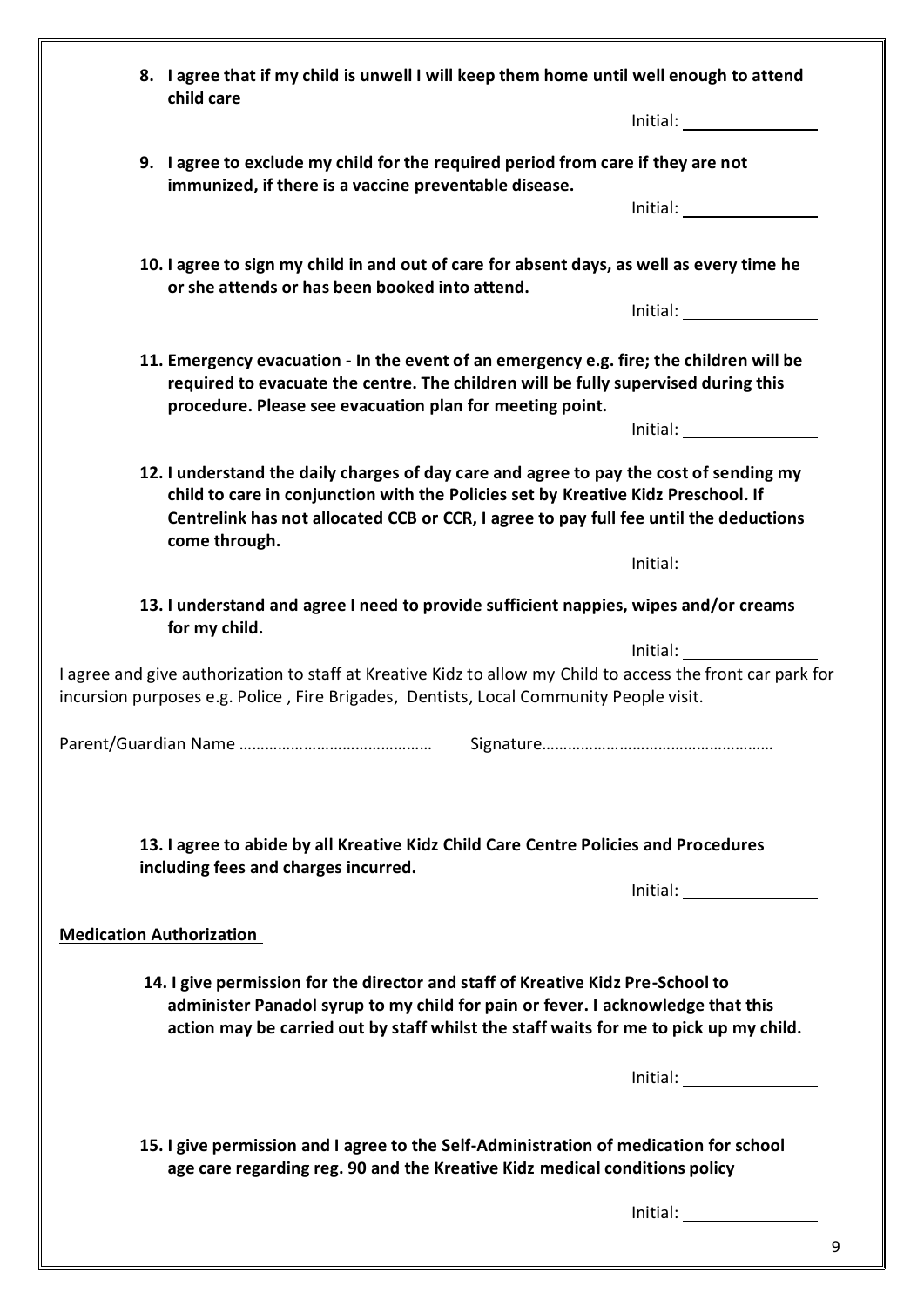| <b>DECLARATION</b>                                                                                                                |  |  |  |  |
|-----------------------------------------------------------------------------------------------------------------------------------|--|--|--|--|
|                                                                                                                                   |  |  |  |  |
| (Print full name)                                                                                                                 |  |  |  |  |
|                                                                                                                                   |  |  |  |  |
| A person with lawful authority of the child referred to in this enrolment form;                                                   |  |  |  |  |
| Declare that the information is correct and true and will update any changes to this<br>information immediately with the service. |  |  |  |  |
| Date____________________________                                                                                                  |  |  |  |  |

Any other relevant information you would like to share with us: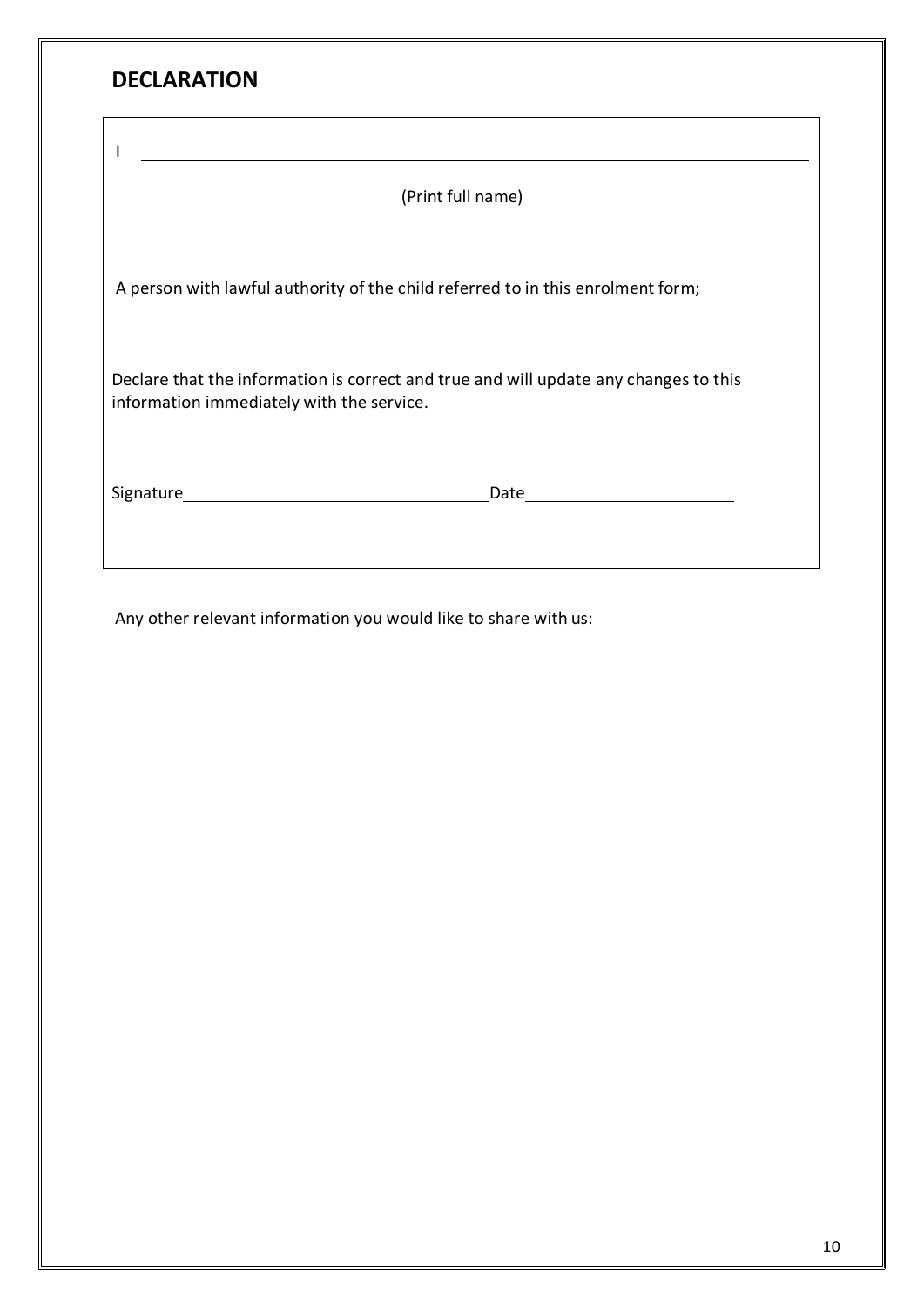#### DOCUMENTS REQUIRED

| <b>COURT ORDERS</b>          | YES / NO / N/A        |
|------------------------------|-----------------------|
| • IMMUNISATIONS              | YES / EXEMPTION GIVEN |
| MEDICAL ACTION PLANS         | YES / NO / N/A        |
| ALLERGIES / FOOD INTOLERANCE | YES / NO / N/A        |
| <b>BIRTH CERTIFICATE</b>     | YES / NO              |
| <b>CENTRELINK CRN CARD</b>   | YES / NO              |
| <b>PROOF OF ADDRESS</b>      | <b>YES/NO</b>         |

| Enrolment form received by <b>ELACCE CONVERTS ENGINEER</b> |                         |
|------------------------------------------------------------|-------------------------|
| Date received $/$ /                                        | Processed on $\sqrt{2}$ |
|                                                            |                         |
|                                                            |                         |

*For any queries, please contact the centre on;*

*PH: 9608-9900*

*Address: 300-302 Wilson Road Green Valley NSW 2168*

#### **Fees Policy**

- **The Service's Fee Policy is explained to parents at enrolment, and the necessary paperwork** relating to fees is discussed and completed.
- The Service notifies (in writing) parents of children enrolled at the Service, at least 14 days in advance, of any change that will affect the fees charged or the way in which fees are collected.
- Families are required to pay an administration/bond for each child when lodging enrolment forms. This fee is refunded on the child's last day at the Service providing all fees have been settled.
- The current Fee Schedule is available at the administration desk. Upon enrolment, parents are required to pay two weeks' fees in advance for each child. If families provide the child's Customer Reference Number (CRN) and date of birth, the fee will be CCS adjusted. If not, the full fee will need to be paid. Once two (2) weeks' written notice of intention to withdraw the child has been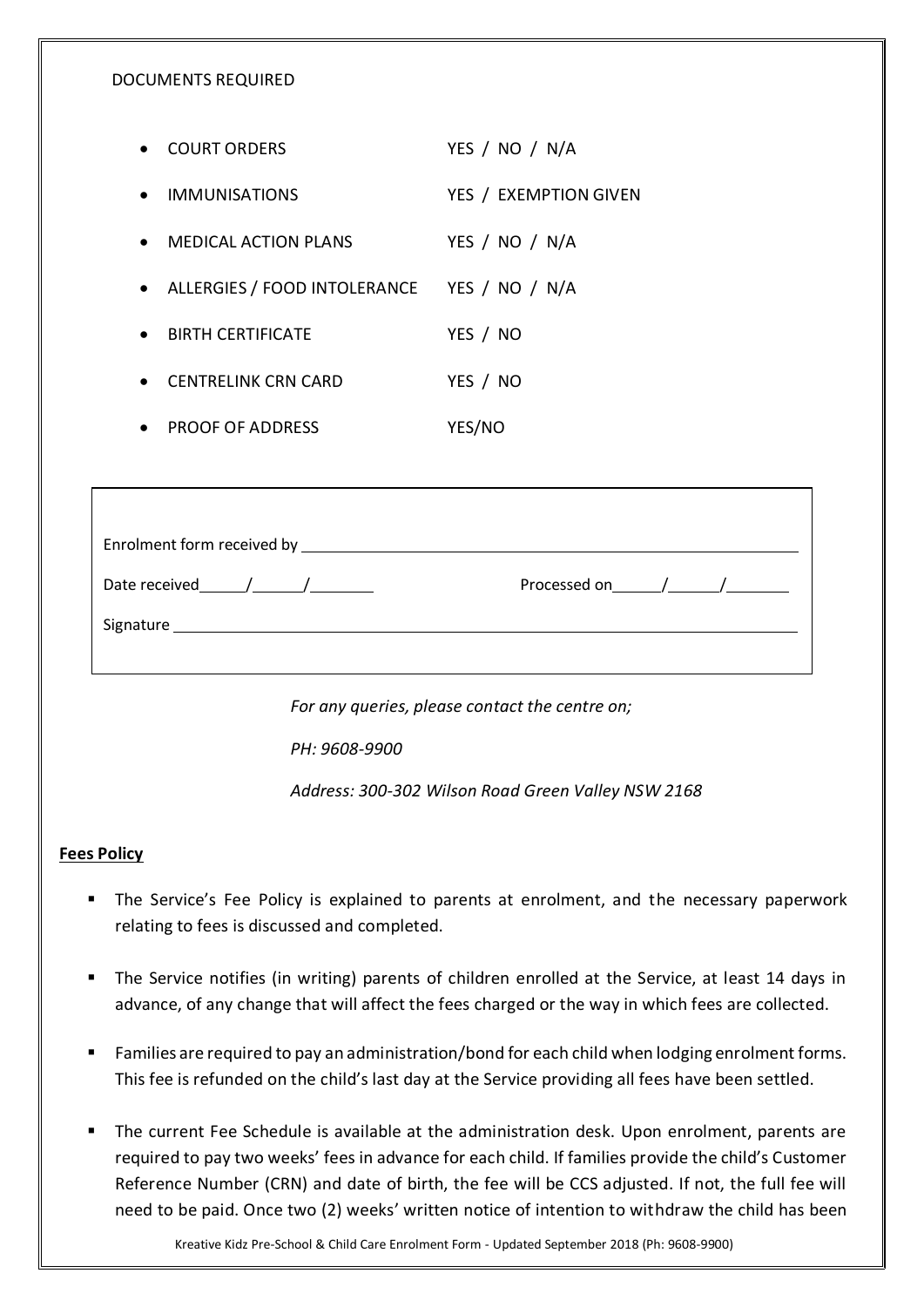received by the Service, the advanced fee is used for those two weeks, and any difference refunded.

- **Fees are to be paid on or before the child's first day of attendance each week and can be paid by** CASH or Direct Deposit.
- Fees are always to be kept one week in advance. Normal fees apply to Public Holidays, sick days, family holidays and any other absence. Fees are not charged for days when the Service is closed outside of Public Holidays. Child Care Subsidy is paid for a child's absences up to 42 days per child each financial year. The Service does not exchange days of care and does not arrange make up days.
- Receipts are issued for all fee payments. The receipt will show the child's name, the period for which the receipt is issued, the amount paid. If an overpayment is made, no change will be given but the excess will be credited to the family's account.
- Fee reminders are sent to any family one or more weeks late in the payment of fees. If the fees are not paid within the following week or an arrangement not entered; the child's place at the Service is at risk. A late fee of \$2.00 per day is applied to any overdue fees.
- Parents are advised to contact the Family Assistance Office directly to determine their eligibility for CCS before the child commences at the Service.
- The Service requires full two weeks' written notice of an intention to change the days or the number of days required or to withdraw a child from the Service. The two weeks' notice begins from the close of business on the day the Service receives the written advice.
- A **late fee of \$1 per minute** by the Centre clock for each minute per child will be charged for any child collected later than the Service's agreed time with the parent for the session they have booked. Parents are asked to complete and sign a Late Fee Notice when they collect their child/children.

# **All fees for our sessions are \$10.50/hour**

Session Hours:

Before School 6am – 9am (Fees \$10.25 hour) After School 3pm – 6pm (Fees \$10.25 hour) Childcare Half Day 9am – 3pm Childcare Full Day 7.30am-5.30pm

Any enquiries or questions please contact the staff at the centre.

Kreative Kidz Pre-School & Child Care Enrolment Form - Updated September 2018 (Ph: 9608-9900)